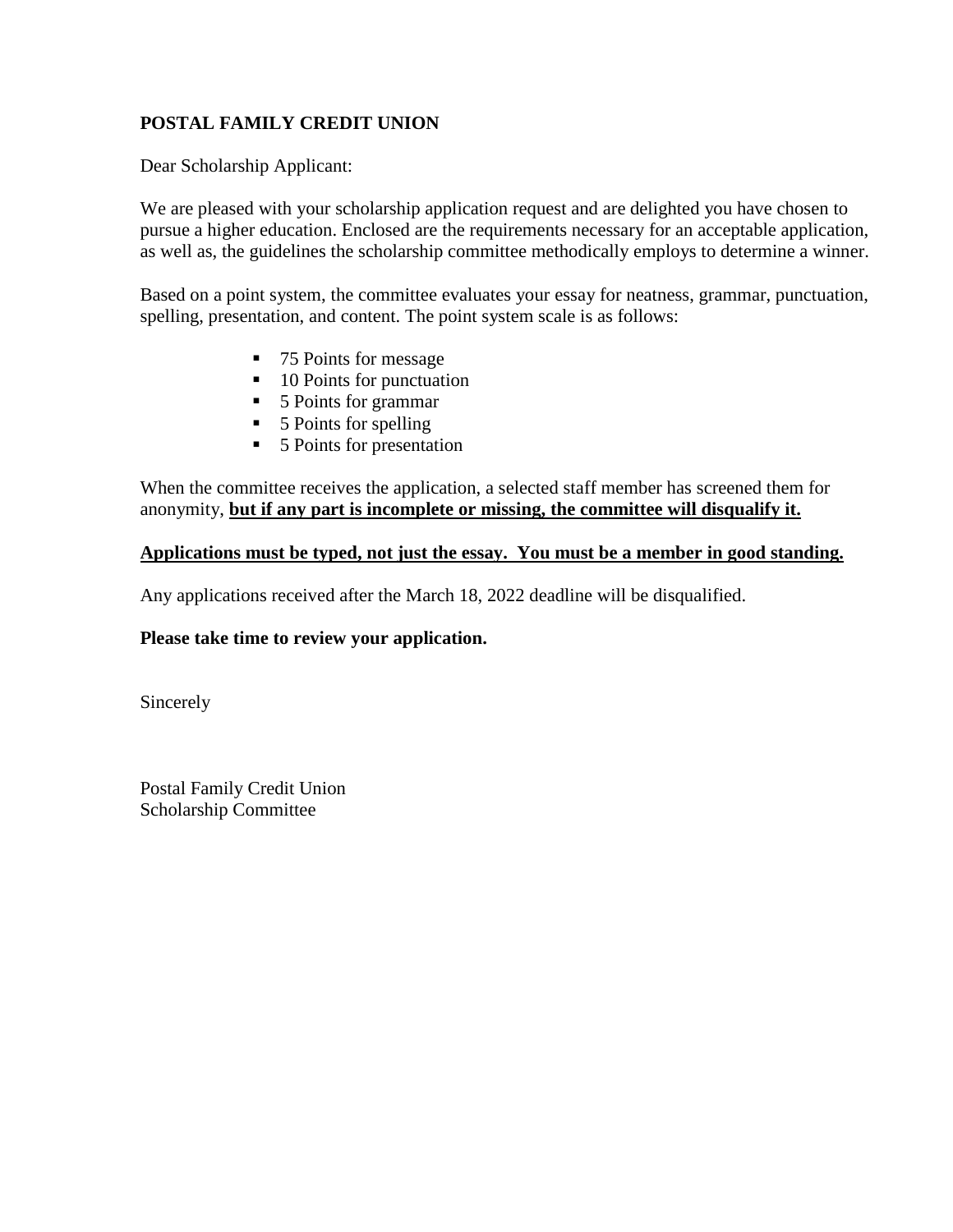### **POSTAL FAMILY CREDIT UNION SCHOLARSHIP APPLICATION**

**ACCOUNT NUMBER is: \_\_\_\_\_\_\_\_\_\_\_\_\_\_\_\_\_\_\_\_\_\_ (I am the owner of this account not a joint member) NAME:**  $\blacksquare$ **ADDRESS: \_\_\_\_\_\_\_\_\_\_\_\_\_\_\_\_\_\_\_\_\_\_\_\_\_\_\_\_\_\_\_\_\_\_\_\_\_\_\_\_\_\_\_\_\_\_**

**CITY: \_\_\_\_\_\_\_\_\_\_\_\_\_\_\_\_\_\_\_\_\_\_\_\_\_\_\_\_STATE: \_\_\_\_\_ZIP: \_\_\_\_\_\_**

**\_\_\_\_\_\_\_\_\_\_\_\_\_\_\_\_\_\_\_\_\_\_\_\_\_\_\_\_\_\_\_\_\_\_\_\_\_\_\_\_\_\_\_\_\_\_\_\_\_\_\_\_\_\_\_**

**\_\_\_\_\_\_\_\_\_\_\_\_\_\_\_\_\_\_\_\_\_\_\_\_\_\_\_\_\_\_\_\_\_\_\_\_\_\_\_\_\_\_\_\_\_\_\_\_\_\_\_\_\_\_\_**

**PHONE #:** 

**NAME OF SCHOOL CURRENTLY ATTENDING:**

## **COLLEGE TO RECEIVE SCHOLARSHIP MONEY:**

To the best of my knowledge, the information submitted in this scholarship application is correct. I hereby authorize Postal Family Credit Union, Inc. to check any and all information submitted with my scholarship application.

### **STUDENT SIGNATURE:**

### **PARENT/GUARDIAN SIGNATURE: \_\_\_\_\_\_\_\_\_\_\_\_\_\_\_\_\_\_\_\_\_\_\_\_\_\_\_\_\_\_\_\_\_**

**RELEASE:** I/we the undersigned grant to Postal Family Credit Union, Inc. on behalf of myself/ourselves and my/our heirs and assigns, the right to use my/our statements, letters and photographs as relates to Postal Family Credit Union, Inc. business. Postal Family Credit Union, Inc. has my/our permission to use the words, letters, and photographs in the credit union advertising media.

I/we fully understand that Postal Family Credit Union, Inc. will not compensate me/us for the use of the above-mentioned items. In witness whereof I/we have set our hands this day of this the contract of the contract of the contract of the contract of the contract of the contract of the contract of the contract of the contract of the contract of the contract of the contract of the contract

### **STUDENT SIGNATURE: \_\_\_\_\_\_\_\_\_\_\_\_\_\_\_\_\_\_\_\_\_\_\_\_\_\_\_\_\_\_\_\_\_\_\_\_\_\_\_\_\_\_**

**PARENT/GUARDIAN SIGNATURE: \_\_\_\_\_\_\_\_\_\_\_\_\_\_\_\_\_\_\_\_\_\_\_\_\_\_\_\_\_\_\_\_**